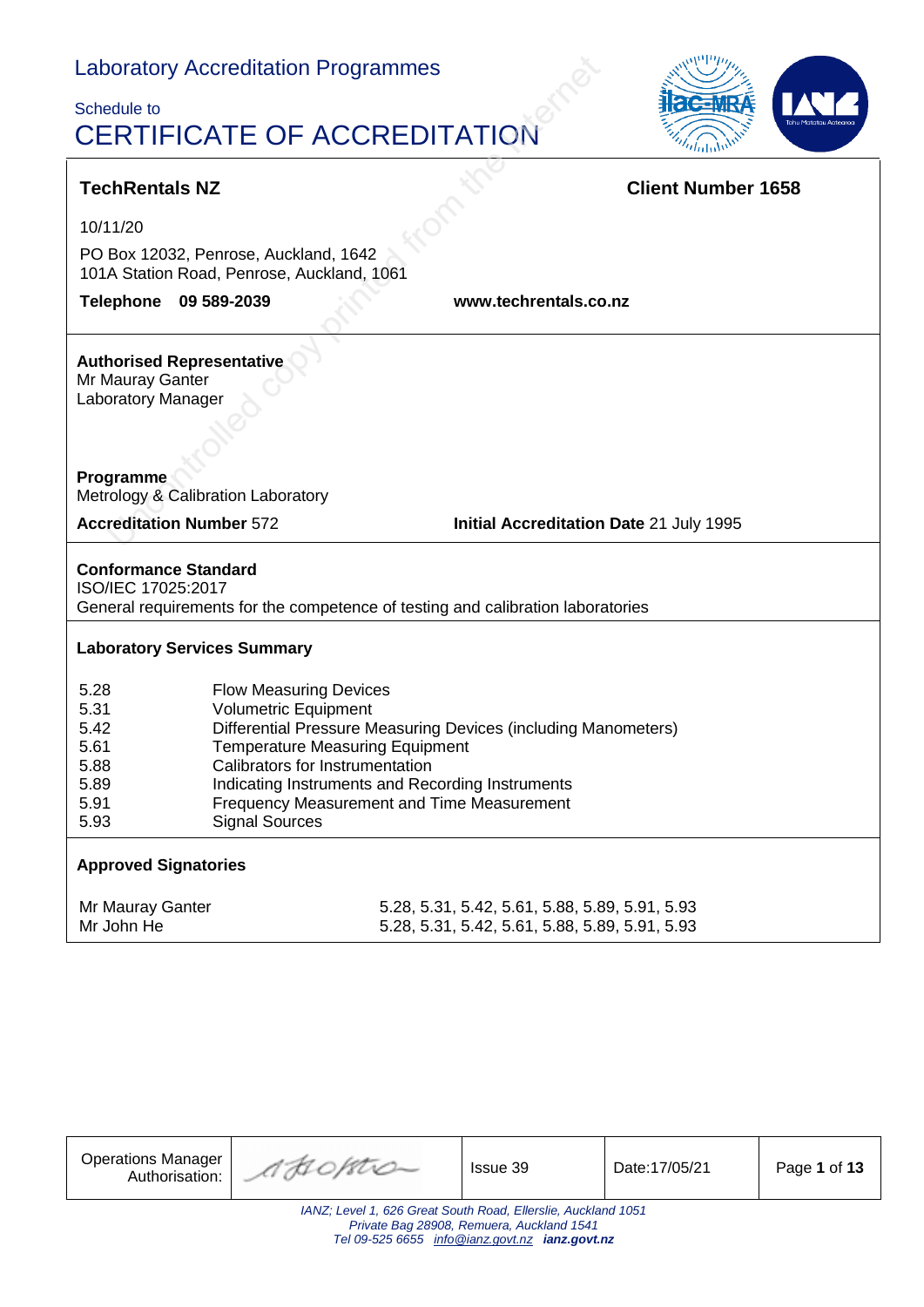### Schedule to CERTIFICATE OF ACCREDITATION



#### TechRentals NZ Metrology & Calibration Laboratory **Accreditation Number 572** Accreditation Number 572 **SCOPE OF ACCREDITATION**

Calibration temperature 20 °C to 25 °C and relative humidity 50% to 60%.

Calibration and Measurement Capabilities (CMC) are expressed as an expanded uncertainty with a level of confidence of approximately 95 % ( $k = 2$ ) Note1.

Measurement results are traceable to the International System of Units (SI) via an unbroken chain of comparisons to the New Zealand National Standards or to the National Standards of other Signatories to the CIPM MRA.

Calibrations are performed at the premises of the accredited laboratory.

#### **5.28 Flow Measuring Devices**

Authorisation:

By comparison with reference instrument to an in-house method based on manufacturer recommendations and/or customer requirements using a wind tunnel.

| (a)  | Anemometers                                                                                                                                              | <b>CMC Uncertainty</b>                               |                                                                           |              |  |
|------|----------------------------------------------------------------------------------------------------------------------------------------------------------|------------------------------------------------------|---------------------------------------------------------------------------|--------------|--|
|      | Vane type<br>0.25 m/s to 0.5 m/s<br>$0.5$ m/s to 0.7 m/s<br>0.7 m/s to 4.5 m/s<br>4.5 m/s to 18.5 m/s                                                    |                                                      | $0.031$ m/s*<br>$0.04 \text{ m/s}$<br>$0.06$ m/s<br>0.07 m/s to 0.19 m/s* |              |  |
|      | Hot wire type<br>0.2 m/s to 17 m/s                                                                                                                       |                                                      | 0.02 m/s to 0.12 m/s*                                                     |              |  |
|      | *increasing approximately linearly with increasing measurand                                                                                             |                                                      |                                                                           |              |  |
| (1)  | Other devices - Pitot tubes                                                                                                                              |                                                      |                                                                           |              |  |
|      | Standard types (1.0 m/s to 17 m/s)<br>Type S $(1.0 \text{ m/s to } 17 \text{ m/s})$                                                                      | 0.07 m/s or 1.6 % of reading<br>whichever is greater |                                                                           |              |  |
| 5.31 | <b>Volumetric Equipment</b>                                                                                                                              |                                                      |                                                                           |              |  |
|      | By comparison with reference instrument to an in-house method based on manufacturer<br>recommendations and/or customer requirements using a wind tunnel. |                                                      |                                                                           |              |  |
| (b)  | Air samplers relating to (ISO/CD 14698-1)                                                                                                                |                                                      | <b>CMC Uncertainty</b>                                                    |              |  |
|      | Nominal 100 L/min                                                                                                                                        |                                                      | 1.1L                                                                      |              |  |
| 5.42 | Differential Pressure Measuring Devices (including liquid incline manometers)                                                                            |                                                      |                                                                           |              |  |
|      |                                                                                                                                                          |                                                      |                                                                           |              |  |
|      | <b>Operations Manager</b><br>AHOPATO<br>Authorisation:                                                                                                   | Issue 39                                             | Date: 17/05/21                                                            | Page 2 of 13 |  |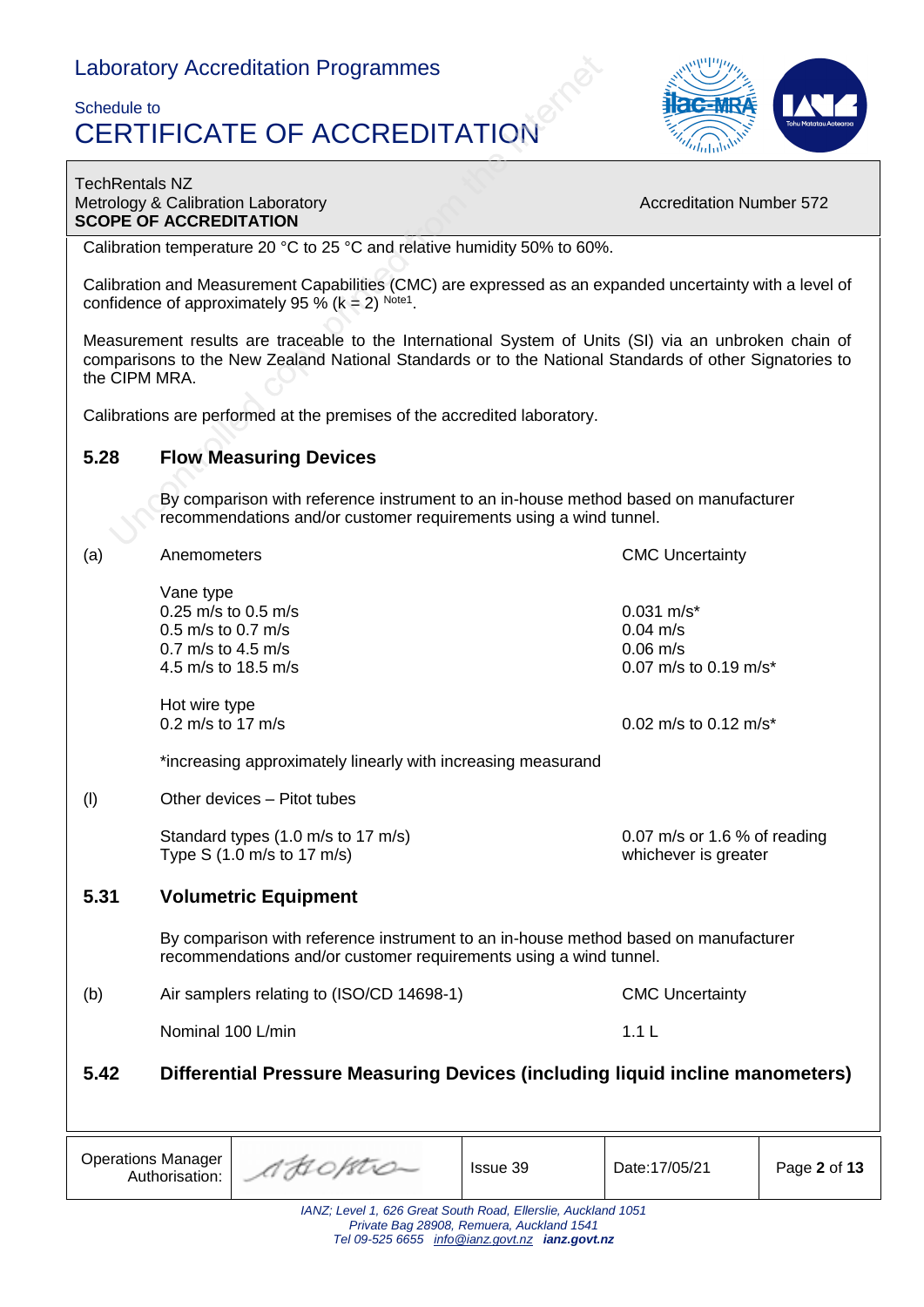### Schedule to CERTIFICATE OF ACCREDITATION



| <b>TechRentals NZ</b><br><b>SCOPE OF ACCREDITATION</b>      |                                                                                                                                                                                                                                                                                                                                                          | Metrology & Calibration Laboratory                                                                                                                              |          | <b>Accreditation Number 572</b>                                           |              |  |
|-------------------------------------------------------------|----------------------------------------------------------------------------------------------------------------------------------------------------------------------------------------------------------------------------------------------------------------------------------------------------------------------------------------------------------|-----------------------------------------------------------------------------------------------------------------------------------------------------------------|----------|---------------------------------------------------------------------------|--------------|--|
|                                                             |                                                                                                                                                                                                                                                                                                                                                          | By comparison with reference calibrator to an in-house method based on manufacturer<br>recommendations and/or customer requirements.                            |          |                                                                           |              |  |
| (a)<br>(b)<br>(c)                                           | Diaphragm types<br>Liquid column types                                                                                                                                                                                                                                                                                                                   | Other types including transducers and transmitters                                                                                                              |          |                                                                           |              |  |
|                                                             | Range<br>0.05 Pa to 2000 Pa                                                                                                                                                                                                                                                                                                                              | > 2000 Pa to < 2242 Pa                                                                                                                                          |          | <b>CMC Uncertainty</b><br>$0.014 \% + 0.08$ Pa<br>0.9 Pa                  |              |  |
| 5.61                                                        |                                                                                                                                                                                                                                                                                                                                                          | <b>Temperature Measuring Equipment</b><br>(including temperature calibration of electronic and glass thermometers)                                              |          |                                                                           |              |  |
| (a)<br>(b)<br>(c)<br>(e)<br>(k)<br>(1)<br>(m)<br>(0)<br>(p) | Rare metal thermocouples<br>Base metal thermocouples<br>Platinum (and other metallic) resistance thermometers<br>Thermistors and other semi-conductor thermometers<br>Vapour pressure thermometers<br>Filled metal systems<br><b>Bimetallic systems</b><br>Indicators, recorders and controllers<br>Other direct reading temperature measuring equipment |                                                                                                                                                                 |          |                                                                           |              |  |
|                                                             |                                                                                                                                                                                                                                                                                                                                                          | By comparison with reference instruments in a dry block calibrator to an in-house method based<br>on manufacturer recommendations and/or customer requirements. |          |                                                                           |              |  |
|                                                             | Temperature                                                                                                                                                                                                                                                                                                                                              |                                                                                                                                                                 |          | <b>CMC Uncertainty</b>                                                    |              |  |
|                                                             | -27 °C to -20 °C<br>-19 °C to -12 °C<br>-11 °C to -5 °C<br>-4 °C to 0 °C<br>Ice point<br>0 °C to 14 °C<br>15 °C to 124 °C                                                                                                                                                                                                                                |                                                                                                                                                                 |          | 0.12 °C<br>0.09 °C<br>0.06 °C<br>0.04 °C<br>0.01 °C<br>0.03 °C<br>0.02 °C |              |  |
|                                                             |                                                                                                                                                                                                                                                                                                                                                          | Indicators, recorders, and controllers by electrical simulation using a multifunction calibrator                                                                |          |                                                                           |              |  |
|                                                             | <b>Type</b>                                                                                                                                                                                                                                                                                                                                              | Range °C<br>Rare metal thermocouples                                                                                                                            |          |                                                                           |              |  |
|                                                             | Type B                                                                                                                                                                                                                                                                                                                                                   | $+600$ to $+800$<br>$+800$ to $+1000$<br>+1000 to +1550<br>+1550 to +1820                                                                                       |          | 1.2 °C<br>1.0 °C<br>0.81 °C<br>0.74 °C                                    |              |  |
|                                                             | Type R                                                                                                                                                                                                                                                                                                                                                   | 0 to $+250$<br>$+250$ to $+400$                                                                                                                                 |          | 1.1 °C<br>0.87 °C                                                         |              |  |
| <b>Operations Manager</b>                                   | Authorisation:                                                                                                                                                                                                                                                                                                                                           | A HOPSTS                                                                                                                                                        | Issue 39 | Date: 17/05/21                                                            | Page 3 of 13 |  |

*IANZ; Level 1, 626 Great South Road, Ellerslie, Auckland 1051 Private Bag 28908, Remuera, Auckland 1541 Tel 09-525 6655 [info@ianz.govt.nz](mailto:info@ianz.govt.nz) ianz.govt.nz*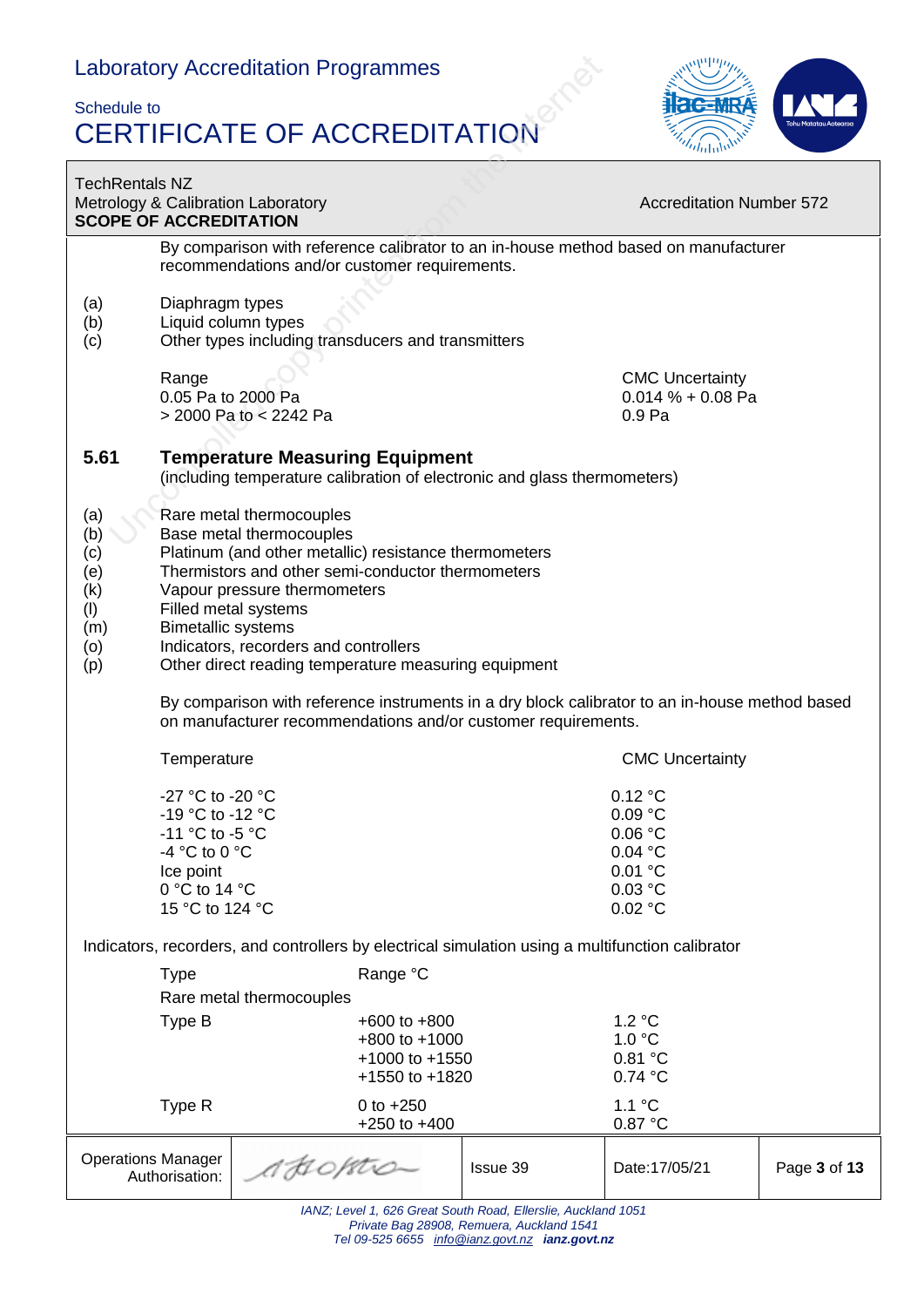#### Schedule to CERTIFICATE OF ACCREDITATION



### **TechRenta SCOPE O**

Operations Manager Authorisation:

| <b>TechRentals NZ</b>                                               |                                                                                                   |                                                       |
|---------------------------------------------------------------------|---------------------------------------------------------------------------------------------------|-------------------------------------------------------|
| Metrology & Calibration Laboratory<br><b>SCOPE OF ACCREDITATION</b> |                                                                                                   | <b>Accreditation Number 572</b>                       |
|                                                                     | $+400$ to $+1000$<br>+1000 to +1767                                                               | 0.77 °C<br>0.67 °C                                    |
| Type S                                                              | $0$ to $+250$<br>$+250$ to $+1000$<br>$+1000$ to $+1400$<br>1400 °C to 1767 °C                    | 1.2 °C<br>0.87 °C<br>0.73 °C<br>0.63 °C               |
| <b>Base Metal Thermocouples</b>                                     |                                                                                                   |                                                       |
| Type C                                                              | 0 to $+150$<br>$+150$ to $+650$<br>$+650$ to $+1000$<br>+1000 °C to +1800<br>$+1800$ to $+2316$   | 0.58 °C<br>0.46 °C<br>0.45 °C<br>0.54 °C<br>0.74 °C   |
| Type E                                                              | $-250$ to $-100$<br>$-100$ to $-25$<br>$-25$ to $+350$<br>$+350$ to $+650$<br>$+650$ to $+1000$   | $0.33$ °C<br>0.17 °C<br>0.12 °C<br>0.11 °C<br>0.12 °C |
| Type J                                                              | $-210$ to $-100$<br>$-100$ to $-30$<br>$-30$ to $+150$<br>$+150$ to $+760$<br>$+760$ to $+1200$   | 0.22 °C<br>0.19 °C<br>0.11 °C<br>0.15 °C<br>0.15 °C   |
| Type K                                                              | $-200$ to $-100$<br>$-100$ to $-25$<br>$-25$ to $+120$<br>$+120$ to $+1000$<br>$+1000$ to $+1372$ | 0.37 °C<br>0.25 °C<br>0.32 °C<br>0.21 °C<br>0.24 °C   |
| Type L                                                              | $-200$ to $-100$<br>$-100$ to $+800$<br>$+800$ to $+900$                                          | 0.16 °C<br>0.17 °C<br>0.15 °C                         |
| Type N                                                              | $-200$ to $-100$<br>-100 to -25<br>$-25$ to $+120$<br>$+120$ to $+410$<br>$+410$ to $+1300$       | 0.59 °C<br>0.33 °C<br>0.31 °C<br>0.25 °C<br>0.23 °C   |
| Type T                                                              | $-250$ to $-150$<br>$-150$ to 0<br>0 to $+120$                                                    | 0.56 °C<br>0.28 °C<br>0.20 °C                         |

*IANZ; Level 1, 626 Great South Road, Ellerslie, Auckland 1051 Private Bag 28908, Remuera, Auckland 1541 Tel 09-525 6655 [info@ianz.govt.nz](mailto:info@ianz.govt.nz) ianz.govt.nz*

Pt 385 100 Ω -200 to -80 0.007 °C – 0.015 °C

+120 to +400 0.15 °C<br>-200 to 0 0.30 °C

 $-80$  to 0 0.015 °C – 0.02 °C

Type U -200 to 0 0.30 °C<br>0 to +600 0.15 °C 0 to  $+600$ 

Platinum (and other metallic) resistance thermometers (Source 3W or 4W)

AHOPTO

Issue 39 Date:17/05/21 Page **4** of **13**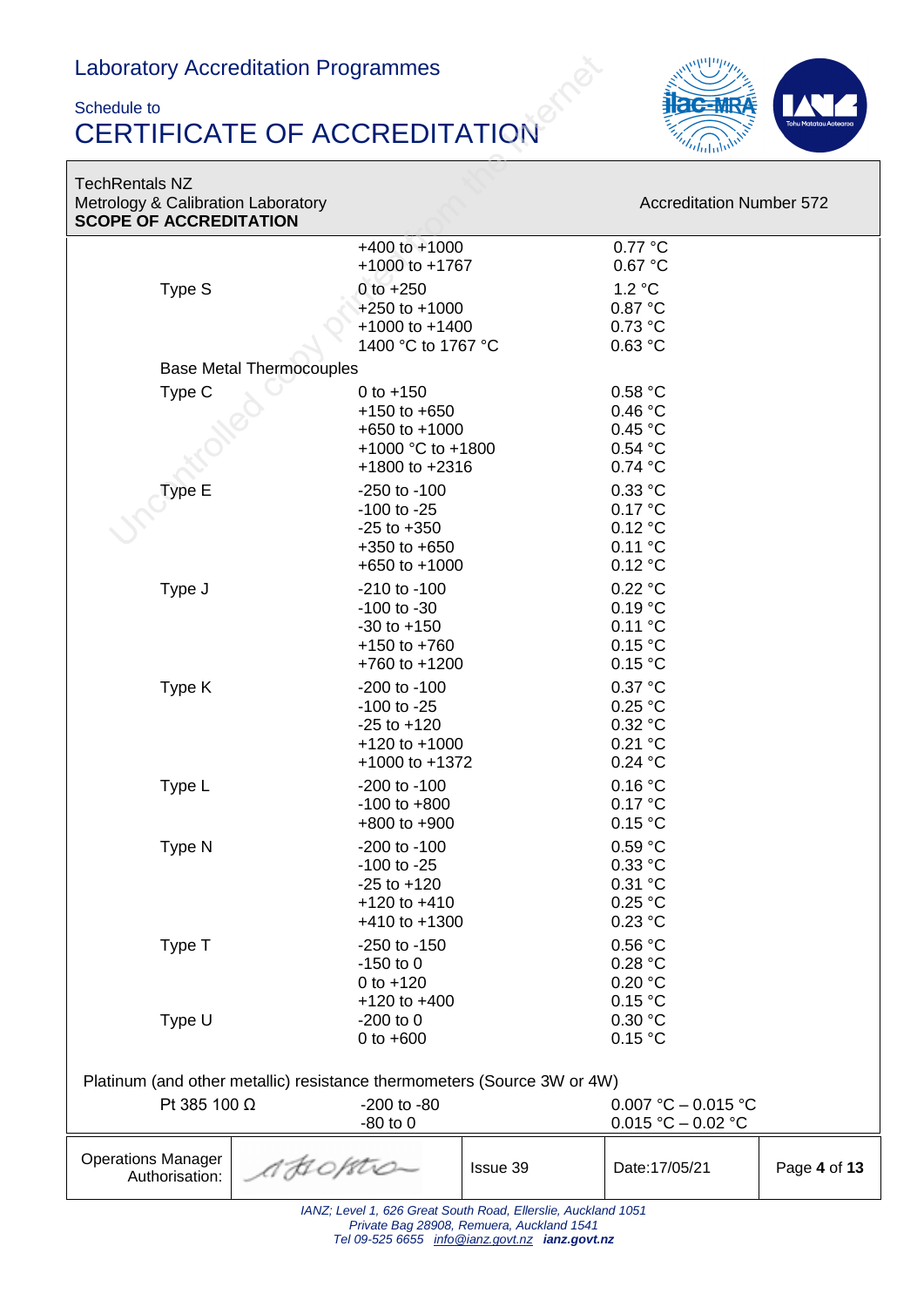#### Schedule to CERTIFICATE OF ACCREDITATION



TechRentals NZ Metrology & Calibration Laboratory **Accreditation Number 572** Accreditation Number 572 **SCOPE OF ACCREDITATION**

|      | <b>SCOPE OF ACCREDITATION</b>                                                                                                                                                                                                                                                                               |                                                                                                                                                                        |                                                                                                                                                                                 |  |  |
|------|-------------------------------------------------------------------------------------------------------------------------------------------------------------------------------------------------------------------------------------------------------------------------------------------------------------|------------------------------------------------------------------------------------------------------------------------------------------------------------------------|---------------------------------------------------------------------------------------------------------------------------------------------------------------------------------|--|--|
|      |                                                                                                                                                                                                                                                                                                             | 0 to $+100$<br>$+100$ to $+300$<br>$+300$ to $+400$<br>$+400$ to $+630$<br>+630 to +800                                                                                | $0.02 °C - 0.03 °C$<br>$0.03 °C - 0.05 °C$<br>$0.05 °C - 0.06 °C$<br>$0.06 °C - 0.08 °C$<br>$0.08 °C - 0.09 °C$                                                                 |  |  |
|      | Pt 385 1000 Ω                                                                                                                                                                                                                                                                                               | -200 to -80<br>$-80$ to $0$<br>0 to $+100$<br>$+100$ to $+260$<br>$+260$ to $+300$<br>$+300$ to $+400$<br>$+400$ to $+600$<br>$+600$ to $+630$                         | 0.007 °C - 0.015 °C<br>0.015 °C - 0.018 °C<br>0.018 °C - 0.03 °C<br>$0.03 °C - 0.04 °C$<br>0.04 °C - 0.05 °C<br>0.04 °C - 0.05 °C<br>$0.05 °C - 0.07 °C$<br>$0.07 °C - 0.08 °C$ |  |  |
|      | Pt 3916 $\Omega$                                                                                                                                                                                                                                                                                            | $-200$ to $-190$<br>$-190$ to $-80$<br>$-80$ to $0$<br>0 to $+100$<br>$+100$ to $+260$<br>$+260$ to $+300$<br>$+300$ to $+400$<br>$+400$ to $+600$<br>$+600$ to $+630$ | 0.007 °C<br>0.007 °C - 0.015 °C<br>$0.015 °C - 0.02 °C$<br>0.02 °C - 0.03 °C<br>0.03 °C - 0.04 °C<br>0.04 °C - 0.05 °C<br>0.05 °C<br>$0.05 °C - 0.07 °C$<br>0.07 °C             |  |  |
|      | Pt 3926 $\Omega$                                                                                                                                                                                                                                                                                            | $-200$ to $-80$<br>$-80$ to $0$<br>0 to $+100$<br>$+100$ to $+300$<br>$+300$ to $+400$<br>$+400$ to $+630$                                                             | 0.007 °C - 0.015 °C<br>$0.015 °C - 0.02 °C$<br>$0.02 °C - 0.03 °C$<br>$0.03 °C - 0.05 °C$<br>0.05 °C<br>$0.05 °C - 0.07 °C$                                                     |  |  |
|      | PtNi 385 120 Ω (Ni120)                                                                                                                                                                                                                                                                                      | $-80$ to $0$<br>0 to $+100$<br>$+100$ to $+260$                                                                                                                        | 0.008 °C $-$ 0.012 °C<br>0.008 °C - 0.017 °C<br>$0.017 \text{ °C} - 0.012 \text{ °C}$                                                                                           |  |  |
| 5.88 | <b>Calibrators for Instrumentation</b>                                                                                                                                                                                                                                                                      |                                                                                                                                                                        |                                                                                                                                                                                 |  |  |
|      | By comparison with reference instrument to an in-house method based on manufacturer<br>recommendations and/or customer requirements. Note that CMC Uncertainties only include<br>reference device uncertainties and reported measurement uncertainty for a customer's calibrator<br>is likely to be larger. |                                                                                                                                                                        |                                                                                                                                                                                 |  |  |
| (a)  | DC voltage                                                                                                                                                                                                                                                                                                  |                                                                                                                                                                        | <b>CMC Uncertainty</b>                                                                                                                                                          |  |  |
|      | $\pm$ 10 µV to 200 mV<br>$\pm$ 0.2 V to 2 V<br>$±$ 2 V to 20 V                                                                                                                                                                                                                                              |                                                                                                                                                                        | 5 ppm + 2 ppm of range<br>3.5 ppm $% + 0.5$ ppm of range<br>3.5 ppm $+$ 2 ppm of range                                                                                          |  |  |

| <b>Operations Manager</b><br>Authorisation:                  | 1 AHOPTIC | Issue 39 | Date: 17/05/21 | Page 5 of 13 |  |
|--------------------------------------------------------------|-----------|----------|----------------|--------------|--|
| 1007. Loyal 1, COC Croot Couth Dood, Floralia, Aughland 1051 |           |          |                |              |  |

*IANZ; Level 1, 626 Great South Road, Ellerslie, Auckland 1051 Private Bag 28908, Remuera, Auckland 1541 Tel 09-525 6655 [info@ianz.govt.nz](mailto:info@ianz.govt.nz) ianz.govt.nz*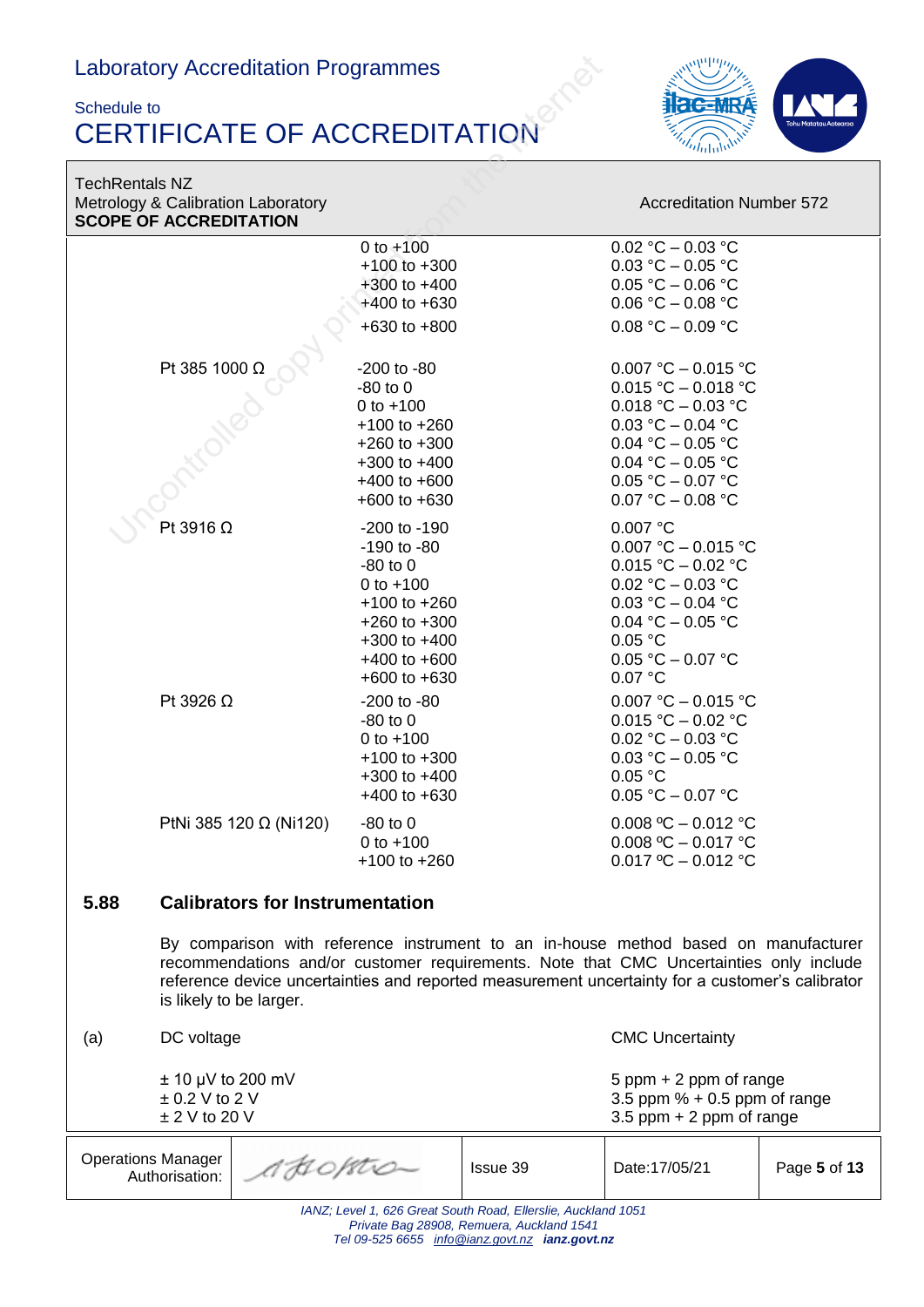#### Schedule to CERTIFICATE OF ACCREDITATION



| <b>TechRentals NZ</b> | <b>SCOPE OF ACCREDITATION</b> | Metrology & Calibration Laboratory |                               |                                                                                             | <b>Accreditation Number 572</b>                             |              |
|-----------------------|-------------------------------|------------------------------------|-------------------------------|---------------------------------------------------------------------------------------------|-------------------------------------------------------------|--------------|
|                       | $\pm$ 20 V to 200 V           |                                    |                               |                                                                                             | 5.5 ppm $+$ 0.2 ppm of range                                |              |
|                       | ± 200 V to 1050 V             |                                    |                               |                                                                                             | 5.5 ppm $+3$ ppm of range                                   |              |
| (b)                   | AC voltage                    |                                    |                               |                                                                                             |                                                             |              |
|                       | Range                         |                                    | Frequency (Hz)                |                                                                                             |                                                             |              |
|                       | 200 mV                        |                                    | 20 to 57                      |                                                                                             | 140 ppm $+ 70$ ppm of range                                 |              |
|                       |                               |                                    | 57 to 1 k                     |                                                                                             | 115 ppm $+$ 20 ppm of range                                 |              |
|                       |                               |                                    | $1$ k to $3$ k                |                                                                                             | 135 ppm $+$ 20 ppm of range                                 |              |
|                       |                               |                                    | 3 k to 10 k                   |                                                                                             | 135 ppm $+$ 20 ppm of range                                 |              |
|                       |                               |                                    | 10 k to 30 k                  |                                                                                             | 340 ppm + 20 ppm of range                                   |              |
|                       |                               |                                    | 30 k to 60 k<br>60 k to 100 k |                                                                                             | 340 ppm $+$ 40 ppm of range<br>765 ppm $+$ 100 ppm of range |              |
|                       |                               |                                    | 20 to 57                      |                                                                                             | 115 ppm $+$ 12 ppm of range                                 |              |
|                       |                               |                                    | 57 to 1 k                     |                                                                                             | 90 ppm + 12 ppm of range                                    |              |
|                       |                               |                                    | $1$ k to $3$ k                |                                                                                             | 100 ppm $+$ 10 ppm of range                                 |              |
|                       |                               |                                    | 3 k to 10 k                   |                                                                                             | $200$ ppm + 15 ppm of range                                 |              |
|                       |                               |                                    | 10 k to 30 k                  |                                                                                             | 220 ppm $+$ 15 ppm of range                                 |              |
|                       |                               |                                    | 30 k to 60 k<br>60 k to 100 k |                                                                                             | 400 ppm $+ 70$ ppm of range<br>900 ppm + 5500 ppm of range  |              |
|                       |                               |                                    | 100 k to 500 k                |                                                                                             | 1 % + 1 % of range                                          |              |
|                       |                               |                                    | 500 k to 1 M                  |                                                                                             | 1 % + 1 % of range                                          |              |
|                       | 20 V                          |                                    | 20 to 57                      |                                                                                             | 90 ppm + 37 ppm of range                                    |              |
|                       |                               |                                    | 57 to 1 k                     |                                                                                             | 100 ppm $+$ 10 ppm of range                                 |              |
|                       |                               |                                    | $1$ k to $3$ k                |                                                                                             | 90 ppm + 10 ppm of range                                    |              |
|                       |                               |                                    | 3 k to 10 k<br>10 k to 30 k   |                                                                                             | 110 ppm $+$ 10 ppm of range<br>150 ppm + 15 ppm of range    |              |
|                       |                               |                                    | 30 k to 60 k                  |                                                                                             | 350 ppm + 75 ppm of range                                   |              |
|                       |                               |                                    | 60 k to 100 k                 |                                                                                             | 900 ppm + 900 ppm of range                                  |              |
|                       |                               |                                    | 100 k to 500 k                |                                                                                             | 1 % + 1 % of range                                          |              |
|                       |                               |                                    | 500 k to 1 M                  |                                                                                             | 1 % + 1 % of range                                          |              |
|                       | 200 V                         |                                    | 20 to 57                      |                                                                                             | 100 ppm + 350 ppm of range                                  |              |
|                       |                               |                                    | 57 to 1 k<br>$1$ k to $3$ k   |                                                                                             | 90 ppm $+$ 300 ppm of range<br>90 ppm + 12 ppm of range     |              |
|                       |                               |                                    | 3 k to 10 k                   |                                                                                             | 110 ppm $+$ 12 ppm of range                                 |              |
|                       |                               |                                    | 10 k to 30 k                  |                                                                                             | 150 ppm + 15 ppm of range                                   |              |
|                       |                               |                                    | 30 k to 60 k                  |                                                                                             | 350 ppm $+ 75$ ppm of range                                 |              |
|                       |                               |                                    | 60 k to 100 k                 |                                                                                             | 570 ppm $+$ 100 ppm of range                                |              |
|                       | 1000 V                        |                                    | 57 to 1 k                     |                                                                                             | 115 ppm $+0.6$ % of range                                   |              |
|                       |                               |                                    | $1$ k to $3$ k<br>3 k to 10 k |                                                                                             | 115 ppm $+ 75$ ppm of range<br>115 ppm $+$ 39 ppm of range  |              |
|                       |                               |                                    | 10 k to 30 k                  |                                                                                             | 180 ppm + 2% of range                                       |              |
|                       |                               |                                    |                               |                                                                                             |                                                             |              |
| (c)                   | DC current                    |                                    |                               |                                                                                             |                                                             |              |
|                       |                               |                                    |                               |                                                                                             |                                                             |              |
|                       | <b>Operations Manager</b>     |                                    |                               |                                                                                             |                                                             |              |
|                       | Authorisation:                | 1 JI 0 / 8tr0-                     |                               | Issue 39                                                                                    | Date: 17/05/21                                              | Page 6 of 13 |
|                       |                               |                                    |                               | IANZ; Level 1, 626 Great South Road, Ellerslie, Auckland 1051                               |                                                             |              |
|                       |                               |                                    |                               | Private Bag 28908, Remuera, Auckland 1541<br>Tel 09-525 6655 info@ianz.govt.nz ianz.govt.nz |                                                             |              |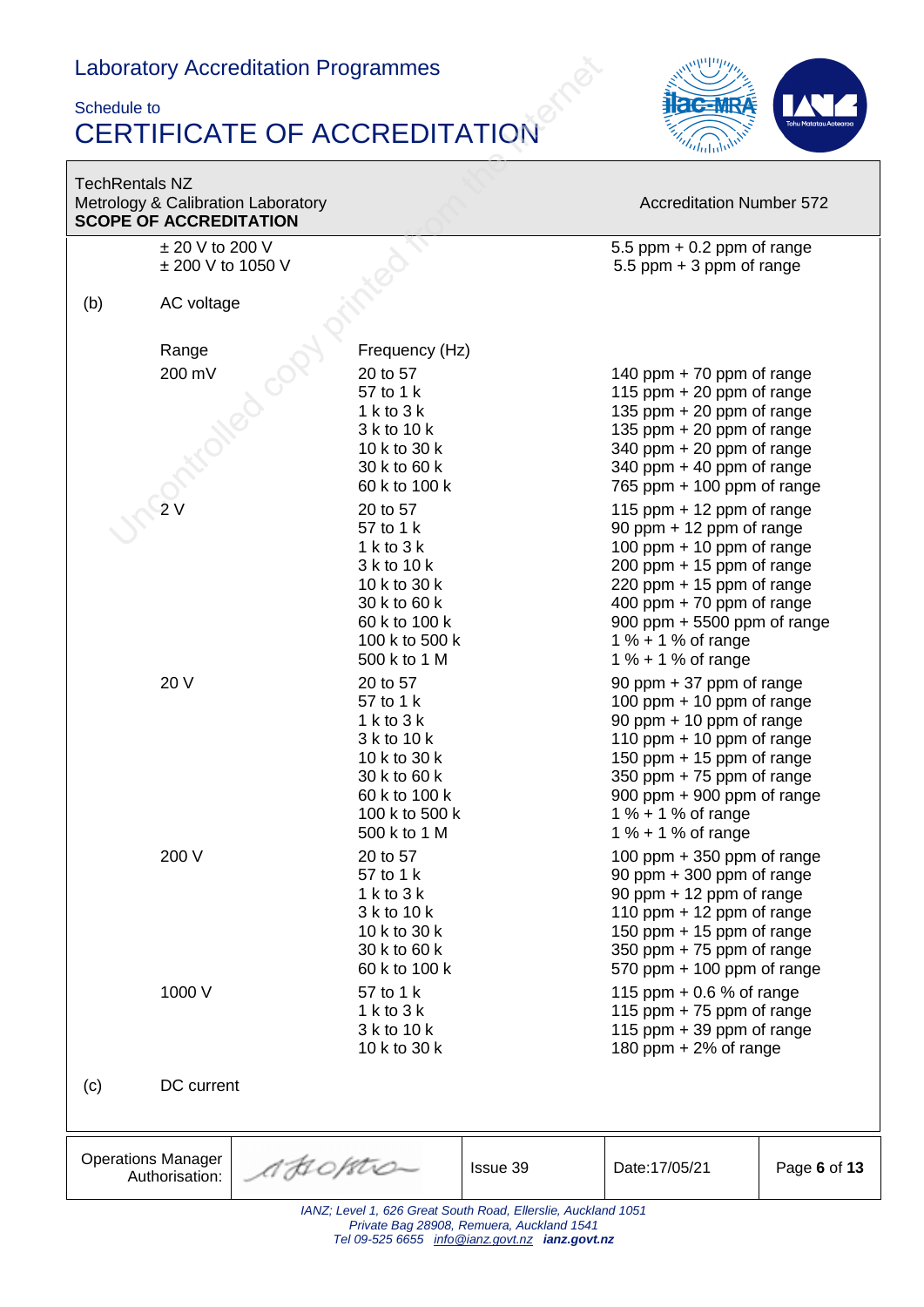#### Schedule to CERTIFICATE OF ACCREDITATION



| <b>TechRentals NZ</b>     | <b>SCOPE OF ACCREDITATION</b>                                               | Metrology & Calibration Laboratory                                       |                                           | <b>Accreditation Number 572</b>                                                                                                                                              |              |
|---------------------------|-----------------------------------------------------------------------------|--------------------------------------------------------------------------|-------------------------------------------|------------------------------------------------------------------------------------------------------------------------------------------------------------------------------|--------------|
|                           | Range<br>$±$ 200 µA<br>±2mA<br>$± 20$ mA<br>$±$ 200 mA<br>$±$ 2 A<br>± 20 A |                                                                          |                                           | 12 ppm $+$ 4 ppm of range<br>12 ppm $+$ 4 ppm of range<br>14 ppm + 65 ppm of range<br>48 ppm + 70 ppm of range<br>185 ppm + 300 ppm of range<br>400 ppm $+$ 900 ppm of range |              |
| (d)                       | AC current                                                                  |                                                                          |                                           |                                                                                                                                                                              |              |
|                           | Range<br>200 µA                                                             | Frequency (Hz)<br>10 to 305<br>305 to 1 k                                |                                           | 500 ppm $+$ 100 ppm of range<br>500 ppm $+$ 100 ppm of range                                                                                                                 |              |
|                           |                                                                             | $1$ k to $3$ k<br>$3k$ to $5k$<br>5 k to 10 k                            |                                           | 500 ppm $+$ 100 ppm of range<br>500 ppm $+$ 100 ppm of range<br>500 ppm $+$ 100 ppm of range                                                                                 |              |
|                           | 2 mA                                                                        | 10 to 305<br>305 to 1 k<br>$1$ k to $3$ k<br>$3k$ to $5k$<br>5 k to 10 k |                                           | $310$ ppm + 100 ppm of range<br>300 ppm $+$ 100 ppm of range<br>300 ppm $+$ 100 ppm of range<br>300 ppm $+$ 100 ppm of range<br>700 ppm $+$ 200 ppm of range                 |              |
|                           | 20 mA                                                                       | 10 to 305<br>305 to 1 k<br>1 k to 3 k<br>$3k$ to $5k$<br>5 k to 10 k     |                                           | 300 ppm $+$ 100 ppm of range<br>300 ppm $+$ 100 ppm of range<br>300 ppm $+$ 100 ppm of range<br>300 ppm $+$ 100 ppm of range<br>700 ppm $+$ 200 ppm of range                 |              |
|                           | 200 mA                                                                      | 10 to 305<br>305 to 1 k<br>$1$ k to $3$ k<br>$3k$ to $5k$<br>5 k to 10 k |                                           | 300 ppm $+$ 100 ppm of range<br>290 ppm $+$ 100 ppm of range<br>290 ppm + 100 ppm of range<br>290 ppm $+$ 100 ppm of range<br>$0.5 \% + 200$ ppm of range                    |              |
|                           | 2A                                                                          | 10 to 305<br>305 to 1 k<br>1 k to $3$ k<br>$3k$ to $5k$<br>5 k to 10 k   |                                           | 620 ppm $+350$ ppm of range<br>620 ppm $+$ 100 ppm of range<br>700 ppm $+$ 100 ppm of range<br>730 ppm $+$ 100 ppm of range<br>$0.2 \% + 100$ ppm of range                   |              |
|                           | 20 A                                                                        | 10 to 305<br>305 to 1 k<br>1 k to 3 k<br>$3k$ to $5k$<br>5 k to 10 k     |                                           | 820 ppm $+$ 200 ppm of range<br>820 ppm $+$ 200 ppm of range<br>1500 ppm $+$ 200 ppm of range<br>$0.25 \% + 210$ ppm of range<br>$0.25 \% + 500$ ppm of range                |              |
| (e)                       | Resistance                                                                  |                                                                          |                                           |                                                                                                                                                                              |              |
| <b>Operations Manager</b> | Authorisation:                                                              | AHOPTO-                                                                  | Issue 39                                  | Date: 17/05/21                                                                                                                                                               | Page 7 of 13 |
|                           |                                                                             | IANZ; Level 1, 626 Great South Road, Ellerslie, Auckland 1051            | Private Bag 28908, Remuera, Auckland 1541 |                                                                                                                                                                              |              |

*Tel 09-525 6655 [info@ianz.govt.nz](mailto:info@ianz.govt.nz) ianz.govt.nz*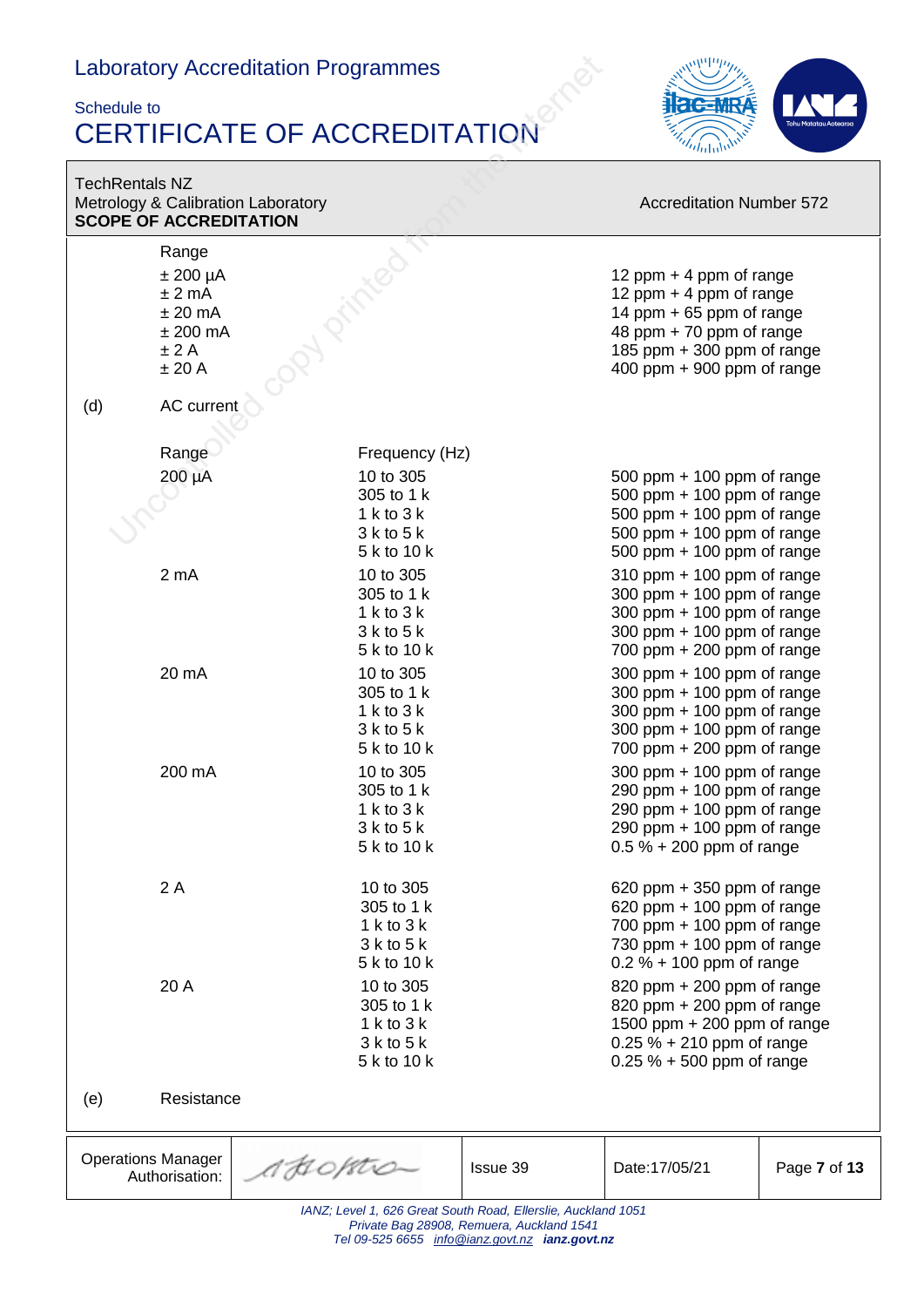### Schedule to CERTIFICATE OF ACCREDITATION



TechRentals NZ Metrology & Calibration Laboratory **Accreditation Number 572** Accreditation Number 572 **SCOPE OF ACCREDITATION**

|                           | <b>JUUFE UF AUUREDITATIUN</b> |                                               |                |                                                               |                                                                                     |              |
|---------------------------|-------------------------------|-----------------------------------------------|----------------|---------------------------------------------------------------|-------------------------------------------------------------------------------------|--------------|
|                           | Range (Normal)                |                                               | Connection     |                                                               |                                                                                     |              |
|                           | $2\Omega$                     |                                               | 4W             |                                                               | 17 ppm $+$ 4 pm of range                                                            |              |
|                           | $20 \Omega$                   |                                               | 4W             |                                                               | 10 ppm $+$ 1.5 pm of range                                                          |              |
|                           | $200 \Omega$                  |                                               | 4W             |                                                               | 8 ppm + 17 pm of range                                                              |              |
|                           | $2 k\Omega$                   |                                               | 4W             |                                                               | 8 ppm + 1 pm of range                                                               |              |
|                           | $20 k\Omega$                  |                                               | 4W             |                                                               | 8 ppm + 1 pm of range                                                               |              |
|                           | $200 k\Omega$                 |                                               | 4W             |                                                               | 8 ppm + 1 pm of range                                                               |              |
|                           | $2 M\Omega$                   |                                               | 4W             |                                                               | 9 ppm + 14 pm of range                                                              |              |
|                           | 20 MΩ                         |                                               | 2W             |                                                               | 20 ppm $+790$ pm of range                                                           |              |
|                           | 200 MΩ                        |                                               | 2W             |                                                               | 120 ppm $+ 0.4 %$ of range                                                          |              |
|                           | $2 \text{ G}\Omega$           |                                               | 2W             |                                                               | $0.15 \% + 3.7 \%$ of range                                                         |              |
|                           |                               | Range (Lo Current Mode)                       |                |                                                               |                                                                                     |              |
|                           | $2\Omega$                     |                                               | 4W             |                                                               | 17 ppm + 3 pm of range                                                              |              |
|                           | $20 \Omega$                   |                                               | 4W             |                                                               | 10 ppm $+$ 2 pm of range                                                            |              |
|                           | 200 Ω                         |                                               | 4W             |                                                               | 8 ppm + 1 pm of range                                                               |              |
|                           | $2 k\Omega$                   |                                               | 4W             |                                                               | 8 ppm + 1 pm of range                                                               |              |
|                           | $20 k\Omega$                  |                                               | 4W             |                                                               | 8 ppm + 1 pm of range                                                               |              |
|                           | $200 k\Omega$                 |                                               | 4W             |                                                               | 8 ppm + 2 pm of range                                                               |              |
|                           |                               | Range (High Voltage Mode)                     |                |                                                               |                                                                                     |              |
|                           | 20 MΩ                         |                                               | 2W             |                                                               | 17 ppm $+62$ ppm of range                                                           |              |
|                           | 200 MΩ                        |                                               | 2W             |                                                               | 65 ppm $+60$ ppm of range                                                           |              |
|                           | $2$ G $\Omega$                |                                               | 2W             |                                                               | 180 ppm $+$ 1% of range                                                             |              |
|                           | $20 \text{ } G\Omega$         |                                               | 2W             |                                                               | 1500 ppm $+$ 1% of range                                                            |              |
|                           |                               |                                               |                |                                                               |                                                                                     |              |
| 5.89                      |                               |                                               |                | Indicating Instruments and Recording Instruments              |                                                                                     |              |
|                           |                               |                                               |                |                                                               |                                                                                     |              |
|                           |                               |                                               |                |                                                               | By comparison with reference calibrator to an in-house method based on manufacturer |              |
|                           |                               | recommendations and/or customer requirements. |                |                                                               |                                                                                     |              |
|                           | DC voltmeters                 |                                               |                |                                                               |                                                                                     |              |
| (a)                       |                               |                                               |                |                                                               |                                                                                     |              |
|                           | Voltage range                 |                                               |                |                                                               | <b>CMC Uncertainty</b>                                                              |              |
|                           |                               | 0 V to ± 329.9999 mV                          |                |                                                               | $0.005\% + 7 \mu V$                                                                 |              |
|                           |                               | 0 V to ±.3.299999 V                           |                |                                                               | $0.004\% + 32 \mu V$                                                                |              |
|                           | 0V to ±32.99999 V             |                                               |                |                                                               | $0.004\% + 270 \mu V$                                                               |              |
|                           |                               | 30V to ± 329.9999 V                           |                |                                                               | $0.004\% + 3.8$ mV                                                                  |              |
|                           |                               | 330V to ± 1020.000 V                          |                |                                                               | $0.004\% + 14$ mV                                                                   |              |
|                           |                               |                                               |                |                                                               |                                                                                     |              |
| (b)                       | AC voltmeters                 |                                               |                |                                                               |                                                                                     |              |
|                           | Voltage range                 |                                               | Frequency (Hz) |                                                               |                                                                                     |              |
|                           |                               |                                               |                |                                                               |                                                                                     |              |
|                           |                               |                                               | 9.5 to 10      |                                                               | $0.12 \% + 40 \mu V$                                                                |              |
|                           | 1.0 mV to 32.999 mV           |                                               |                |                                                               |                                                                                     |              |
|                           |                               |                                               | 10 to 57       |                                                               | $0.09 \% + 24 \mu V$                                                                |              |
|                           |                               |                                               | 57 to 1 k      |                                                               | $0.08 \% + 22 \mu V$                                                                |              |
|                           |                               |                                               | 1 k to 10 k    |                                                               | $0.11 \% + 22 \mu V$                                                                |              |
|                           |                               |                                               |                |                                                               |                                                                                     |              |
| <b>Operations Manager</b> | Authorisation:                | A HOPTO                                       |                | Issue 39                                                      | Date: 17/05/21                                                                      | Page 8 of 13 |
|                           |                               |                                               |                | IANZ: Level 1, 626 Great South Road, Ellerslie, Auckland 1051 |                                                                                     |              |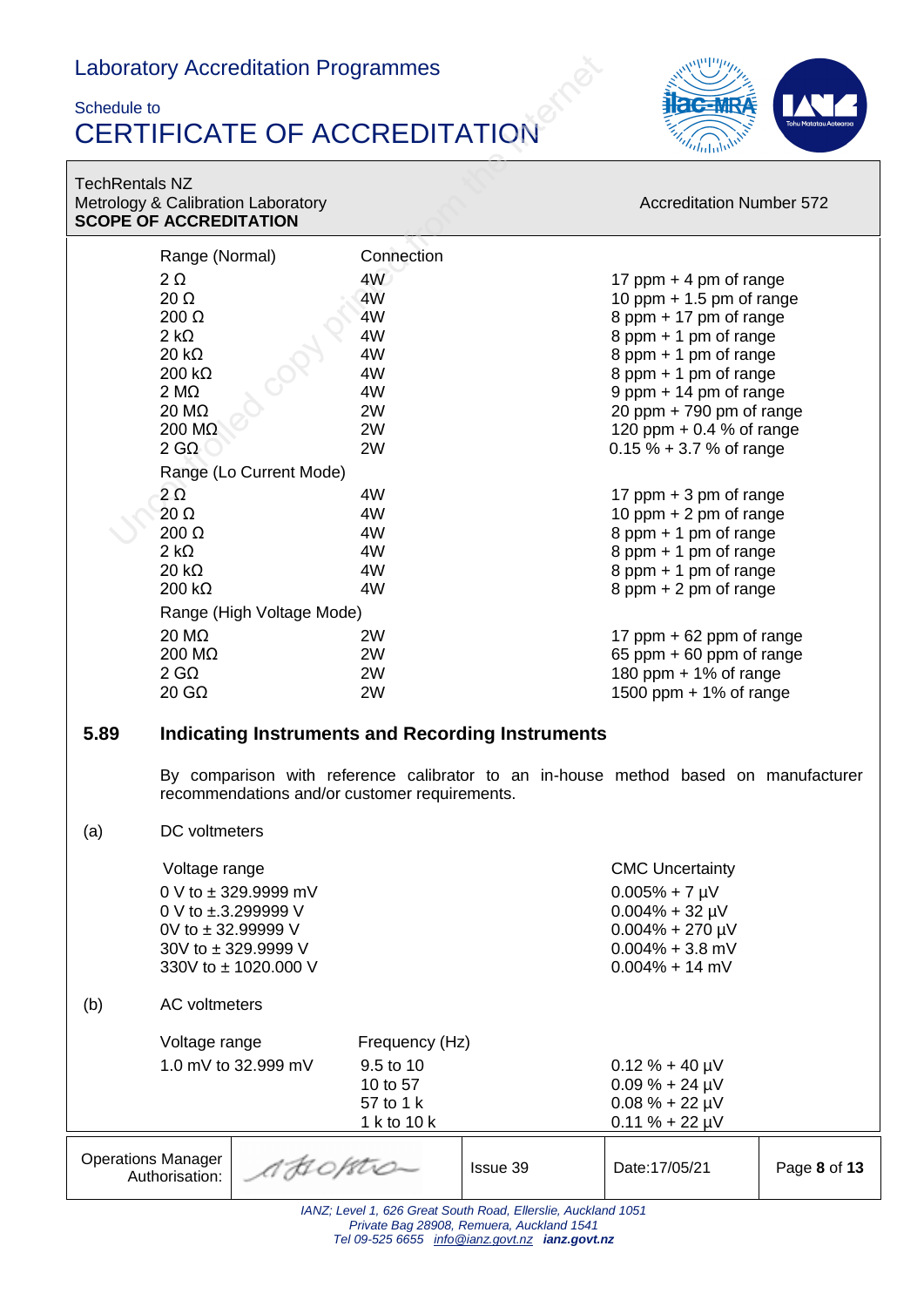#### Schedule to CERTIFICATE OF ACCREDITATION



TechRentals NZ Metrology & Calibration Laboratory **Accreditation Number 572** Accreditation Number 572 **SCOPE OF ACCREDITATION**

|                                                   | 10 k to 20 k   |                                                              | $0.13 \% + 22 \mu V$   |              |
|---------------------------------------------------|----------------|--------------------------------------------------------------|------------------------|--------------|
|                                                   | 20 k to 50 k   |                                                              | $0.16 \% + 32 \mu V$   |              |
|                                                   | 50 k to 100 k  |                                                              | $0.22 \% + 57 \mu V$   |              |
|                                                   | 100 k to 450 k |                                                              | $0.53 \% + 110 \mu V$  |              |
| 33 mV to 329.999 mV                               | 9.5 to 10      |                                                              | $0.04 \% + 180 \mu V$  |              |
|                                                   | 10 to 57       |                                                              | $0.04 \% + 75 \mu V$   |              |
|                                                   | 57 to 1 k      |                                                              | $0.03 \% + 38 \mu V$   |              |
|                                                   | 1 k to 10 k    |                                                              | $0.02 \% + 68 \mu V$   |              |
|                                                   | 10 k to 20 k   |                                                              | $0.03 \% + 57 \mu V$   |              |
|                                                   | 20 k to 50 k   |                                                              | $0.06 \% + 88 \mu V$   |              |
|                                                   | 50 k to 100 k  |                                                              | $0.13 \% + 140 \mu V$  |              |
|                                                   | 100 k to 500 k |                                                              | $0.28 \% + 260 \mu V$  |              |
| 0.33 V to 3.29999 V                               | 9.5 to 10      |                                                              | $0.04\% + 2.2$ mV      |              |
|                                                   | 10 to 57       |                                                              | $0.04 \% + 600 \mu V$  |              |
|                                                   | 57 to 1 k      |                                                              | $0.03 \% + 230 \mu V$  |              |
|                                                   | 1 k to 10 k    |                                                              | $0.02 \% + 250 \mu V$  |              |
|                                                   | 10 k to 20 k   |                                                              | $0.03 \% + 250 \mu V$  |              |
|                                                   | 20 k to 50 k   |                                                              | $0.05 \% + 250 \mu V$  |              |
|                                                   | 50 k to 100 k  |                                                              | $0.13 \% + 830 \mu V$  |              |
|                                                   | 100 k to 450 k |                                                              | $0.28 \% + 1.1$ mV     |              |
| 3.3 V to 32.9999 V                                | 9.5 to 10      |                                                              | $0.04 \% + 24$ mV      |              |
|                                                   | 10 to 57       |                                                              | $0.04\% + 5.2$ mV      |              |
|                                                   | 57 to 1 k      |                                                              | $0.03\% + 3.4$ mV      |              |
|                                                   | 1 k to 10 k    |                                                              | $0.02 \% + 4.6$ mV     |              |
|                                                   | 10 k to 20 k   |                                                              | $0.04\% + 6.5$ mV      |              |
|                                                   | 20 k to 50 k   |                                                              | $0.07 \% + 5.4 mV$     |              |
|                                                   | 50 k to 90 k   |                                                              | $0.13\% + 4.5$ mV      |              |
| 33 V to 329.999 V                                 | 45 to 1 k      |                                                              | $0.04 \% + 16$ mV      |              |
|                                                   | 1 k to 10 k    |                                                              | $0.05% + 19$ mV        |              |
|                                                   | 10 k to 18 k   |                                                              | $0.06 % + 35 mV$       |              |
|                                                   | 18 k to 50 k   |                                                              | $0.08\% + 48$ mV       |              |
|                                                   | 50 k to 100 k  |                                                              | $0.14\% + 130$ mV      |              |
| 330 V to 1020 V                                   | 45 to 1 k      |                                                              | $0.04 \% + 34$ mV      |              |
|                                                   | 1 k to 5 k     |                                                              | $0.06 % + 31 mV$       |              |
|                                                   | 5 k to 10 k    |                                                              | $0.06\% + 760$ mV      |              |
|                                                   |                |                                                              |                        |              |
| DC ammeters (including clamp-on type)<br>(c)      |                |                                                              |                        |              |
| $\pm$ 0 mA to 3.3 mA                              |                |                                                              | $0.01 \% + 0.05 \mu A$ |              |
| $\pm$ 3.3 mA to 33 mA                             |                |                                                              | $0.01 \% + 0.25 \mu A$ |              |
| $± 33$ mA to 330 mA                               |                |                                                              | $0.01 \% + 2.5 \mu A$  |              |
| $\pm$ 0.33 A to 2.2 A                             |                |                                                              | $0.038 \% + 44 \mu A$  |              |
| $± 2.2$ A to 11 A                                 |                |                                                              | $0.06 \% + 500 \mu A$  |              |
| $± 11$ A to 20 A                                  |                |                                                              | $0.1 \% + 750 \mu A$   |              |
| DC Clamp meters using the Fluke 50:1 current coil |                |                                                              |                        |              |
| $± 11$ A to 16.5 A                                |                |                                                              | 0.51%                  |              |
|                                                   |                |                                                              |                        |              |
| <b>Operations Manager</b><br>A H 0 /str0-         |                | Issue 39                                                     | Date: 17/05/21         | Page 9 of 13 |
| Authorisation:                                    |                |                                                              |                        |              |
|                                                   |                | IANZ: Loyal 1, 626 Creat South Bood, Ellergia, Augkland 1051 |                        |              |

*IANZ; Level 1, 626 Great South Road, Ellerslie, Auckland 1051 Private Bag 28908, Remuera, Auckland 1541 Tel 09-525 6655 [info@ianz.govt.nz](mailto:info@ianz.govt.nz) ianz.govt.nz*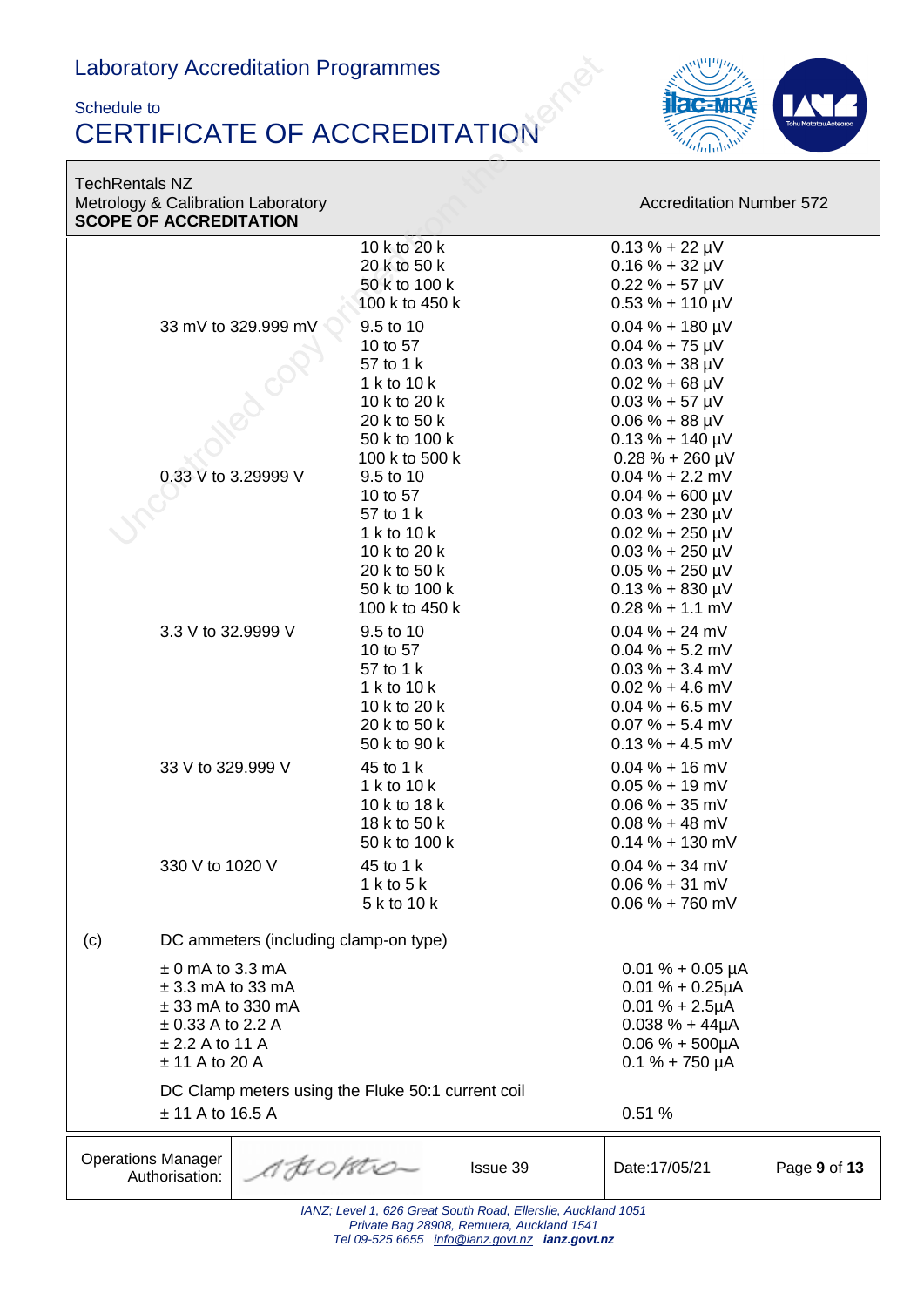### Schedule to CERTIFICATE OF ACCREDITATION



| <b>TechRentals NZ</b><br><b>SCOPE OF ACCREDITATION</b> |                                       | Metrology & Calibration Laboratory                             |                                                                                                            |          | <b>Accreditation Number 572</b>                |               |
|--------------------------------------------------------|---------------------------------------|----------------------------------------------------------------|------------------------------------------------------------------------------------------------------------|----------|------------------------------------------------|---------------|
|                                                        | ± 16.5 A to 110 A<br>± 110 A to 550 A |                                                                |                                                                                                            |          | 0.51%<br>0.51%                                 |               |
|                                                        | $± 550$ A to 1000 A                   |                                                                |                                                                                                            |          | 0.51%                                          |               |
| (d)                                                    |                                       | AC ammeters (Including hall effect and toroidal clamp-on type) |                                                                                                            |          |                                                |               |
|                                                        | Current range                         |                                                                | Frequency (Hz)                                                                                             |          |                                                |               |
|                                                        | 29 µA to 329.99 µA                    |                                                                | 10 to 57<br>57 to 1 k                                                                                      |          | $0.13 \% + 0.2 \mu A$                          |               |
|                                                        |                                       |                                                                | 1 k to 5 k                                                                                                 |          | $0.10 \% + 0.1 \mu A$<br>$0.13 \% + 0.1 \mu A$ |               |
|                                                        |                                       |                                                                | 5 k to 10 k                                                                                                |          | $0.52 \% + 0.2 \mu A$                          |               |
|                                                        |                                       | 0.33 mA to 3.29999 mA                                          | 10 to 57                                                                                                   |          | $0.13 \% + 1.3 \mu A$                          |               |
|                                                        |                                       |                                                                | 57 to 1 k                                                                                                  |          | $0.08\% + 0.37\,\mu A$                         |               |
|                                                        |                                       |                                                                | 1 k to $5k$<br>5 k to 10 k                                                                                 |          | $0.04\% + 0.33 \mu A$<br>$0.27 \% + 1.4 \mu A$ |               |
|                                                        | 3.3 to 32.9999 mA                     |                                                                | 10 to 57                                                                                                   |          | $0.11 \% + 13 \mu A$                           |               |
|                                                        |                                       |                                                                | 57 to 1 k                                                                                                  |          | $0.04 \% + 3 \mu A$                            |               |
|                                                        |                                       |                                                                | 1 k to 5 k<br>5 k to 10 k                                                                                  |          | $0.04 \% + 3 \mu A$<br>$0.11 \% + 3 \mu A$     |               |
|                                                        | 33 to 329.999 mA                      |                                                                | 10 to 20                                                                                                   |          | $0.17% + 2 \mu A$                              |               |
|                                                        |                                       |                                                                | 20 to 45                                                                                                   |          | $0.12% + 2 \mu A$                              |               |
|                                                        |                                       |                                                                | 45 to 1 k                                                                                                  |          | $0.11 \% + 2 \mu A$                            |               |
|                                                        |                                       |                                                                | 1 k to 5 k                                                                                                 |          | $0.13% + 2 \mu A$                              |               |
|                                                        |                                       |                                                                | 5 k to 10 k                                                                                                |          | $0.18 \% + 2.3 \mu A$                          |               |
|                                                        |                                       | 0.33 A to 1.09999 A                                            | 10 k to 30 k<br>10 to 57                                                                                   |          | $0.33 \% + 3.1 \mu A$<br>$0.09\% + 380 \mu A$  |               |
|                                                        |                                       |                                                                | 57 to 1 k                                                                                                  |          | $0.04\% + 140 \mu A$                           |               |
|                                                        |                                       |                                                                | 1 k to $5$ k                                                                                               |          | $0.25 \% + 490 \mu A$                          |               |
|                                                        |                                       |                                                                | 5 k to 10 k                                                                                                |          | $1.45% + 3500 \mu A$                           |               |
|                                                        | 1.1 to 2.99999 A                      |                                                                | 10 to 57                                                                                                   |          | $0.09% + 810 \mu A$                            |               |
|                                                        |                                       |                                                                | 57 to 1 k<br>1 k to 5 k                                                                                    |          | $0.05 \% + 350 \mu A$<br>$0.26 \% + 560 \mu A$ |               |
|                                                        |                                       |                                                                | 5 k to 10 k                                                                                                |          | 1.20 % + 8200 µA                               |               |
|                                                        | 3 to 10.9999 A                        |                                                                | 500 to 1 k                                                                                                 |          | $0.06 % + 2.2 mA$                              |               |
|                                                        |                                       |                                                                | 1 k to 5 k                                                                                                 |          | $1.20% + 14mA$                                 |               |
|                                                        | 11 to 20.5 A                          |                                                                | 45 to 65<br>65 to 500                                                                                      |          | $0.09% + 5mA$<br>$0.11 \% + 4.4 mA$            |               |
|                                                        |                                       |                                                                | 500 to 1 k                                                                                                 |          | $0.12% + 6mA$                                  |               |
|                                                        |                                       |                                                                | 1 k to 5 k                                                                                                 |          | $1.22 \% + 36 mA$                              |               |
|                                                        |                                       | Toroidal Coil AC Clamp meters using 1:1 current coil           |                                                                                                            |          |                                                |               |
|                                                        |                                       | 0.33 to 3.29999 mA.                                            | 10 to 20                                                                                                   |          | $0.18% + 0.1 \mu A$                            |               |
|                                                        |                                       |                                                                | 20 to 45                                                                                                   |          | $0.14% + 0.1 \mu A$                            |               |
|                                                        |                                       |                                                                | 45 to 1 k                                                                                                  |          | $0.14% + 0.1 \mu A$                            |               |
| <b>Operations Manager</b>                              | Authorisation:                        | AHOPAO-                                                        |                                                                                                            | Issue 39 | Date: 17/05/21                                 | Page 10 of 13 |
|                                                        |                                       |                                                                | IANZ; Level 1, 626 Great South Road, Ellerslie, Auckland 1051<br>Private Bag 28908, Remuera, Auckland 1541 |          |                                                |               |

*Tel 09-525 6655 [info@ianz.govt.nz](mailto:info@ianz.govt.nz) ianz.govt.nz*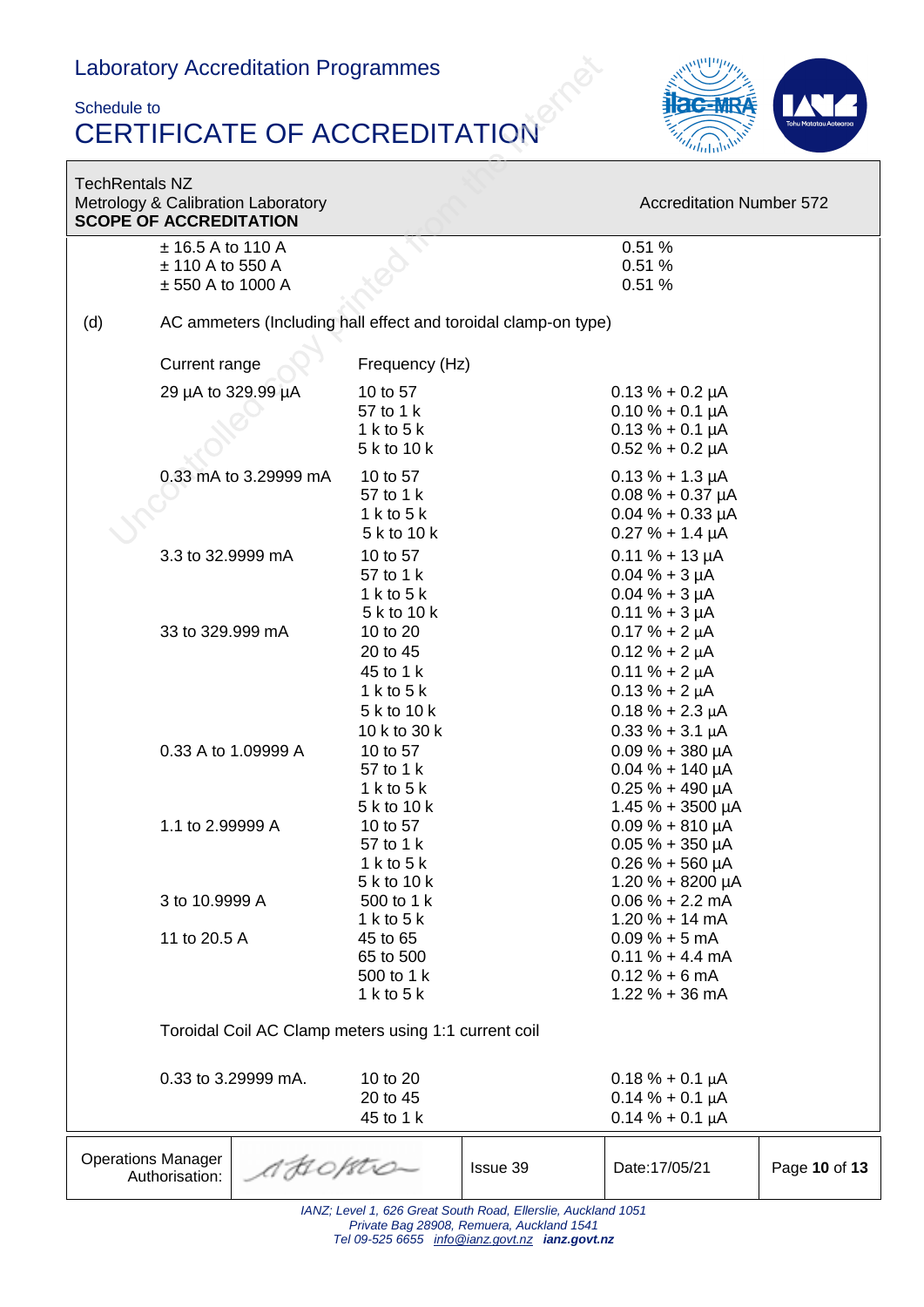#### Schedule to CERTIFICATE OF ACCREDITATION



TechRentals NZ Metrology & Calibration Laboratory **Accreditation Number 572** Accreditation Number 572 **SCOPE OF ACCREDITATION**

|                                                                  |                                                                 |                 | 1 k to $5k$                |                        | $0.25% + 0.15 \mu A$   |               |  |
|------------------------------------------------------------------|-----------------------------------------------------------------|-----------------|----------------------------|------------------------|------------------------|---------------|--|
|                                                                  |                                                                 |                 | 5 k to 10 k                |                        | $0.63 \% + 0.2 \mu A$  |               |  |
|                                                                  |                                                                 |                 | 10 k to 30 k               |                        | $1.24 \% + 0.3 \mu A$  |               |  |
|                                                                  |                                                                 |                 |                            |                        |                        |               |  |
| 3.3 to 32.9999 mA                                                |                                                                 | 10 to 20        |                            | $0.18 \% + 0.12 \mu A$ |                        |               |  |
|                                                                  |                                                                 | 20 to 45        |                            | $0.14% + 0.12 \mu A$   |                        |               |  |
|                                                                  |                                                                 |                 | 45 to 1 k                  |                        | $0.13% + 0.12 \mu A$   |               |  |
|                                                                  |                                                                 |                 | 1 k to 5 k                 |                        | $0.18% + 0.2 \mu A$    |               |  |
|                                                                  |                                                                 |                 | 5 k to 10 k                |                        | $0.40 \% + 0.23 \mu A$ |               |  |
|                                                                  |                                                                 |                 | 10 k to 30 k               |                        | $0.78% + 0.5 \mu A$    |               |  |
|                                                                  | 33 to 329.999 mA                                                |                 | 10 to 20                   |                        | $0.17% + 2 \mu A$      |               |  |
|                                                                  |                                                                 |                 | 20 to 45                   |                        | $0.12% + 2 \mu A$      |               |  |
|                                                                  |                                                                 |                 | 45 to 1 k                  |                        | $0.11 \% + 2 \mu A$    |               |  |
|                                                                  |                                                                 |                 | 1 k to 5 k                 |                        | $0.13% + 2 \mu A$      |               |  |
|                                                                  |                                                                 |                 | 5 k to 10 k                |                        | $0.18 \% + 2.3 \mu A$  |               |  |
|                                                                  |                                                                 | 10 k to 30 k    |                            | $0.33 \% + 3.1 \mu A$  |                        |               |  |
|                                                                  | 0.33 to 1.09999 A                                               |                 | 10 to 45                   |                        | $0.17 \% + 16 \mu A$   |               |  |
|                                                                  |                                                                 |                 | 45 to 1 k                  |                        | $0.11 \% + 16 \mu A$   |               |  |
|                                                                  |                                                                 | 1 k to 5 k      |                            | $0.48 \% + 16 \mu A$   |                        |               |  |
|                                                                  |                                                                 |                 | 5 k to 10 k                |                        | $1.9% + 39 \mu A$      |               |  |
|                                                                  | 1.1 to 2.99999 A                                                |                 |                            |                        |                        |               |  |
|                                                                  |                                                                 |                 | 10 to 45                   |                        | $0.17 \% + 78 \mu A$   |               |  |
|                                                                  |                                                                 |                 | 45 to 1 k                  |                        | $0.11 \% + 78 \mu A$   |               |  |
|                                                                  |                                                                 |                 | 1 k to 5 k                 |                        | $0.48 \% + 770 \mu A$  |               |  |
|                                                                  |                                                                 |                 | 5 k to 10 k                |                        | $1.9% + 3.8$ mA        |               |  |
|                                                                  | 3 to 10.9999 A                                                  |                 | 45 to 100                  |                        | $0.11 \% + 1.6$ mA     |               |  |
|                                                                  |                                                                 |                 | 100 to 1 k<br>1 k to $5$ k |                        | $0.13% + 1.6$ mA       |               |  |
|                                                                  |                                                                 |                 |                            |                        | $2.3\% + 1.6$ mA       |               |  |
|                                                                  | 11 to 20.5 A                                                    |                 | 45 to 100                  |                        | $0.14% + 3.9$ mA       |               |  |
|                                                                  |                                                                 |                 | 100 to 1 k                 |                        | $0.15% + 3.9$ mA       |               |  |
|                                                                  |                                                                 |                 | 1 k to $5$ k               |                        | $2.3% + 3.9$ mA        |               |  |
|                                                                  | Toroidal Coil AC clamp meters using the Fluke 50:1 current coil |                 |                            |                        |                        |               |  |
|                                                                  |                                                                 |                 |                            |                        |                        |               |  |
| 16.5 A to 500 A                                                  |                                                                 | 45 Hz to 440 Hz |                            | 0.22%                  |                        |               |  |
| 500 A to 1025 A                                                  |                                                                 | 45 Hz to 440 Hz |                            | 0.27%                  |                        |               |  |
|                                                                  |                                                                 |                 |                            |                        |                        |               |  |
| Rigowsky Coil Clamp meters using the Fluke 50:1 current coil     |                                                                 |                 |                            |                        |                        |               |  |
|                                                                  | 16.5 A to 500 A                                                 |                 | 45 Hz to 440 Hz            |                        | 0.28%                  |               |  |
| 500 A to 1025 A                                                  |                                                                 | 45 Hz to 440 Hz |                            | 0.30 %                 |                        |               |  |
|                                                                  |                                                                 |                 |                            |                        |                        |               |  |
| Hall Effect DC-AC Clamp meters using the Fluke 50:1 current coil |                                                                 |                 |                            |                        |                        |               |  |
| 16.5 A to 500 A                                                  |                                                                 |                 | 45 Hz to 440 Hz            |                        | 0.46%                  |               |  |
| <b>Operations Manager</b>                                        |                                                                 | 1 FI 0 /str0-   |                            | Issue 39               | Date: 17/05/21         | Page 11 of 13 |  |
|                                                                  | Authorisation:                                                  |                 |                            |                        |                        |               |  |
| IANZ; Level 1, 626 Great South Road, Ellerslie, Auckland 1051    |                                                                 |                 |                            |                        |                        |               |  |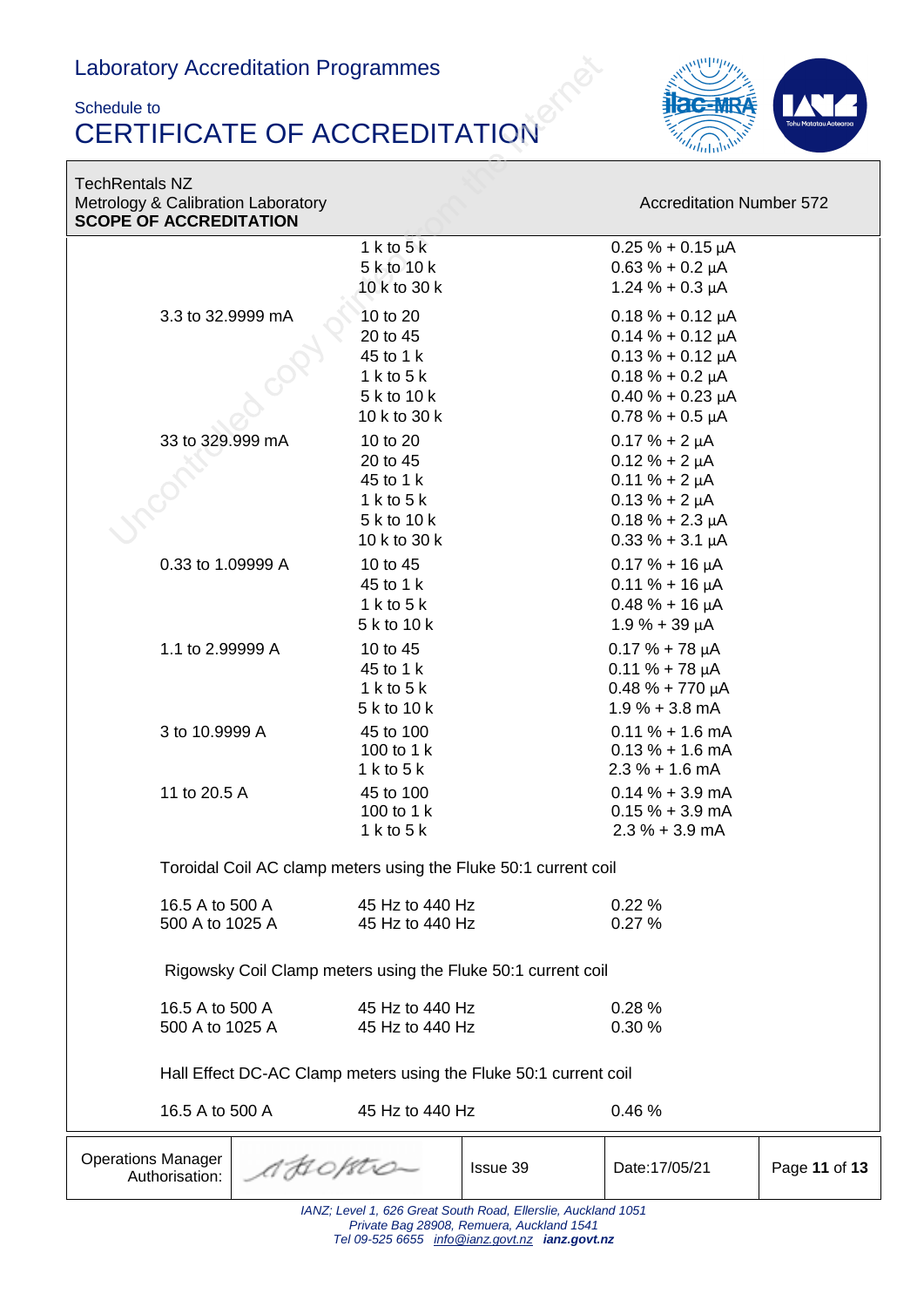#### Schedule to CERTIFICATE OF ACCREDITATION



| <b>TechRentals NZ</b><br>Metrology & Calibration Laboratory<br><b>SCOPE OF ACCREDITATION</b>               |                                                                                                                                                                                                                                                                                                            |                                                           |          | <b>Accreditation Number 572</b>                                                                                                                                                                                                                               |               |  |
|------------------------------------------------------------------------------------------------------------|------------------------------------------------------------------------------------------------------------------------------------------------------------------------------------------------------------------------------------------------------------------------------------------------------------|-----------------------------------------------------------|----------|---------------------------------------------------------------------------------------------------------------------------------------------------------------------------------------------------------------------------------------------------------------|---------------|--|
|                                                                                                            | 500 A to 1025 A                                                                                                                                                                                                                                                                                            | 45 Hz to 440 Hz                                           |          | 0.51%                                                                                                                                                                                                                                                         |               |  |
| (i)                                                                                                        | <b>Ohmmeters (Source)</b>                                                                                                                                                                                                                                                                                  |                                                           |          |                                                                                                                                                                                                                                                               |               |  |
|                                                                                                            | Range 2-Wire<br>110 k $\Omega$ to 330 k $\Omega$<br>330 k $\Omega$ to 1.1 M $\Omega$ .<br>1.1 M $\Omega$ to 3.3 M $\Omega$<br>3.3 M $\Omega$ to 11 M $\Omega$<br>11 M $\Omega$ to 33 M $\Omega$<br>33 MΩ to 110 MΩ<br>110 M $\Omega$ to 330 M $\Omega$<br>330 MΩ to 1100 MΩ                                |                                                           |          | $0.009 \% + 2 \Omega$<br>$0.012 \% + 2 \Omega$<br>$0.012 \% + 27 \Omega$<br>$0.05 \% + 50 \Omega$<br>$0.08 \% + 2.5 k\Omega$<br>$0.39 \% + 3 k\Omega$<br>$0.4 \% + 100 k\Omega$<br>$1.2 \% + 240 k\Omega$                                                     |               |  |
|                                                                                                            | Range 4-Wire<br>$0.001$ $\Omega$ to 11 $\Omega$<br>11 $\Omega$ to 33 $\Omega$<br>33 $\Omega$ to 110 $\Omega$<br>110 $\Omega$ to 330 $\Omega$<br>330 $\Omega$ to 1.1 k $\Omega$<br>1.1 k $\Omega$ to 3.3 k $\Omega$<br>3.3 k $\Omega$ to 11 k $\Omega$<br>11 k $\Omega$ to 33 k $\Omega$<br>33 kΩ to 110 kΩ |                                                           |          | $0.012 \% + 0.001 \Omega$<br>$0.012 \% + 0.0015 \Omega$<br>$0.007 \% + 0.0014 \Omega$<br>$0.007 \% + 0.002 \Omega$<br>$0.007 \% + 0.002 \Omega$<br>$0.007 \% + 0.02 \Omega$<br>$0.007 \% + 0.02 \Omega$<br>$0.007 \% + 0.2 \Omega$<br>$0.009 \% + 0.2 \Omega$ |               |  |
| 5.91                                                                                                       | <b>Frequency Measurement and Time Measurement</b>                                                                                                                                                                                                                                                          |                                                           |          |                                                                                                                                                                                                                                                               |               |  |
|                                                                                                            | By comparison with reference instrument to an in-house method based on manufacturer<br>recommendations and/or customer requirements.                                                                                                                                                                       |                                                           |          |                                                                                                                                                                                                                                                               |               |  |
| (a)                                                                                                        | Frequency meters                                                                                                                                                                                                                                                                                           |                                                           |          | <b>CMC Uncertainty</b>                                                                                                                                                                                                                                        |               |  |
|                                                                                                            | Frequency                                                                                                                                                                                                                                                                                                  | Resolution                                                |          |                                                                                                                                                                                                                                                               |               |  |
|                                                                                                            | 0.01 Hz to 119.99 Hz<br>120.0 Hz to 1199.9 Hz<br>1.2 kHz to 11999 kHz<br>12 kHz to 119.99 kHz<br>120.0 kHz to 1199.9 kHz<br>1.2 MHz to 2.000 MHz<br>10 MHz (fixed sine wave)                                                                                                                               | $0.01$ Hz<br>$0.1$ Hz<br>1 Hz<br>10 Hz<br>100 Hz<br>1 kHz |          | $20$ ppm + 1 mHz<br>$20$ ppm + 1 mHz<br>$20$ ppm + 1 mHz<br>20 ppm + 15 mHz<br>20 ppm + 15 mHz<br>20 ppm + 15 mHz<br>$1.0$ mHz                                                                                                                                |               |  |
| (c)                                                                                                        | Counters                                                                                                                                                                                                                                                                                                   |                                                           |          |                                                                                                                                                                                                                                                               |               |  |
|                                                                                                            | Period Measurement Square Wave AC Input range (1 mV to 3.3 V, 50 % duty cycle)                                                                                                                                                                                                                             |                                                           |          |                                                                                                                                                                                                                                                               |               |  |
|                                                                                                            | $0.5$ µs to 100 s                                                                                                                                                                                                                                                                                          |                                                           |          | $0.8\% + 100$ ns                                                                                                                                                                                                                                              |               |  |
| <b>Operations Manager</b><br>A HOPAO-<br>Authorisation:                                                    |                                                                                                                                                                                                                                                                                                            |                                                           | Issue 39 | Date: 17/05/21                                                                                                                                                                                                                                                | Page 12 of 13 |  |
| IANZ; Level 1, 626 Great South Road, Ellerslie, Auckland 1051<br>Private Bag 28908, Remuera, Auckland 1541 |                                                                                                                                                                                                                                                                                                            |                                                           |          |                                                                                                                                                                                                                                                               |               |  |